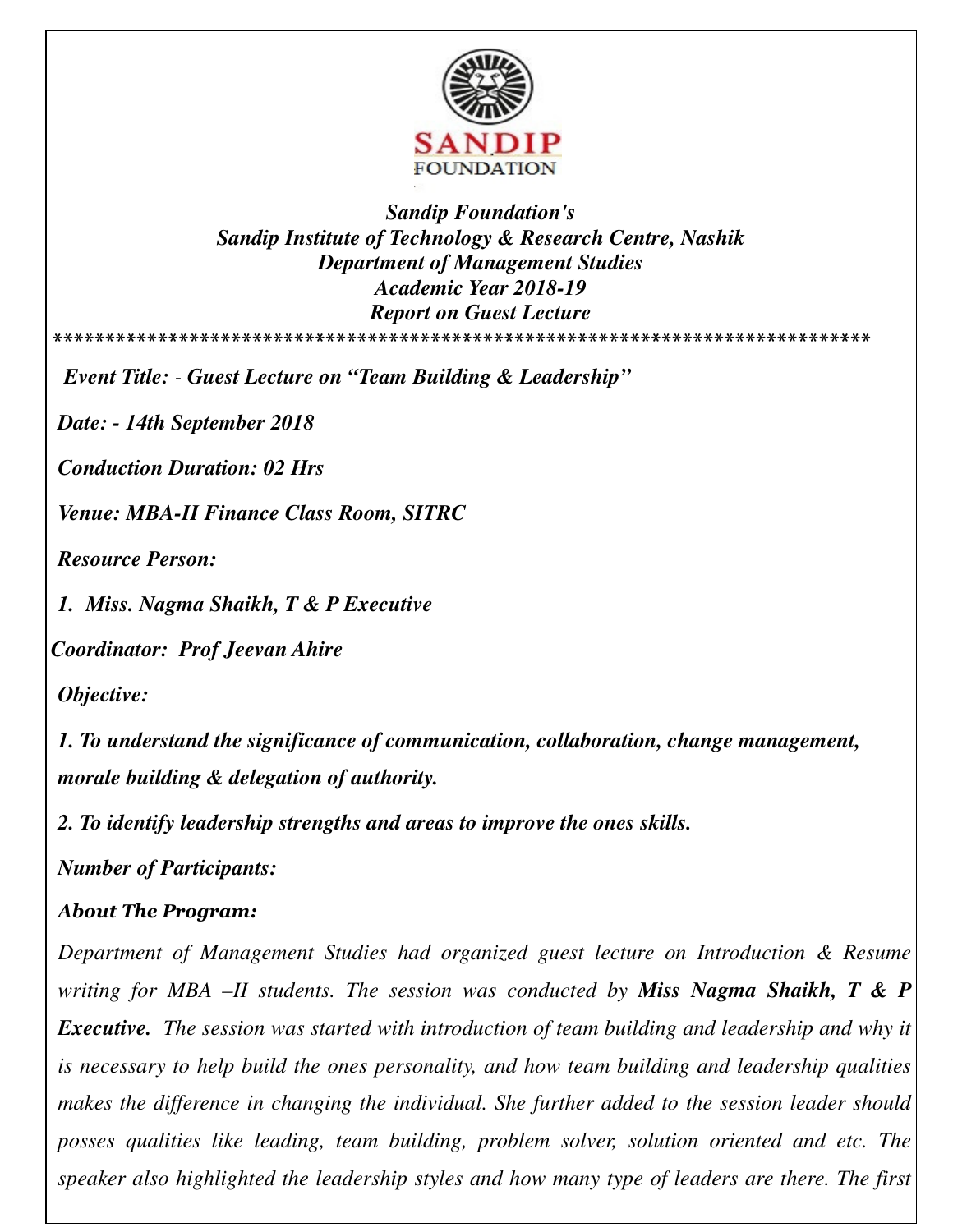*Autocratic, second democratic & third lasses fair. She further explained the team building by a management game called 'hand hold'. The speaker spotlighted on the various stages of team building and how important these stages are while building a good team.* 

*Forming being the first stage of team building has the great importance as one need to put in lot of efforts in forming the right team. She next stated storming as the crucial stage in which one can motivate and inspire the team members to perform well. Norming been the third stages provided the basis for sustaining the team for longer period and Performing being the last play a very significant part in achieving the desired goal and aim by the group members. The session was summed up by how to create a successful team with effective leadership.* 

## *Outcome:*

*1. Students learnt about the various aspects of team building and how one can sustain that team for longer period of time.* 

*2. Students understood the core strengths of the leaders and how one can build up a effective successful team with the effective leadership.*